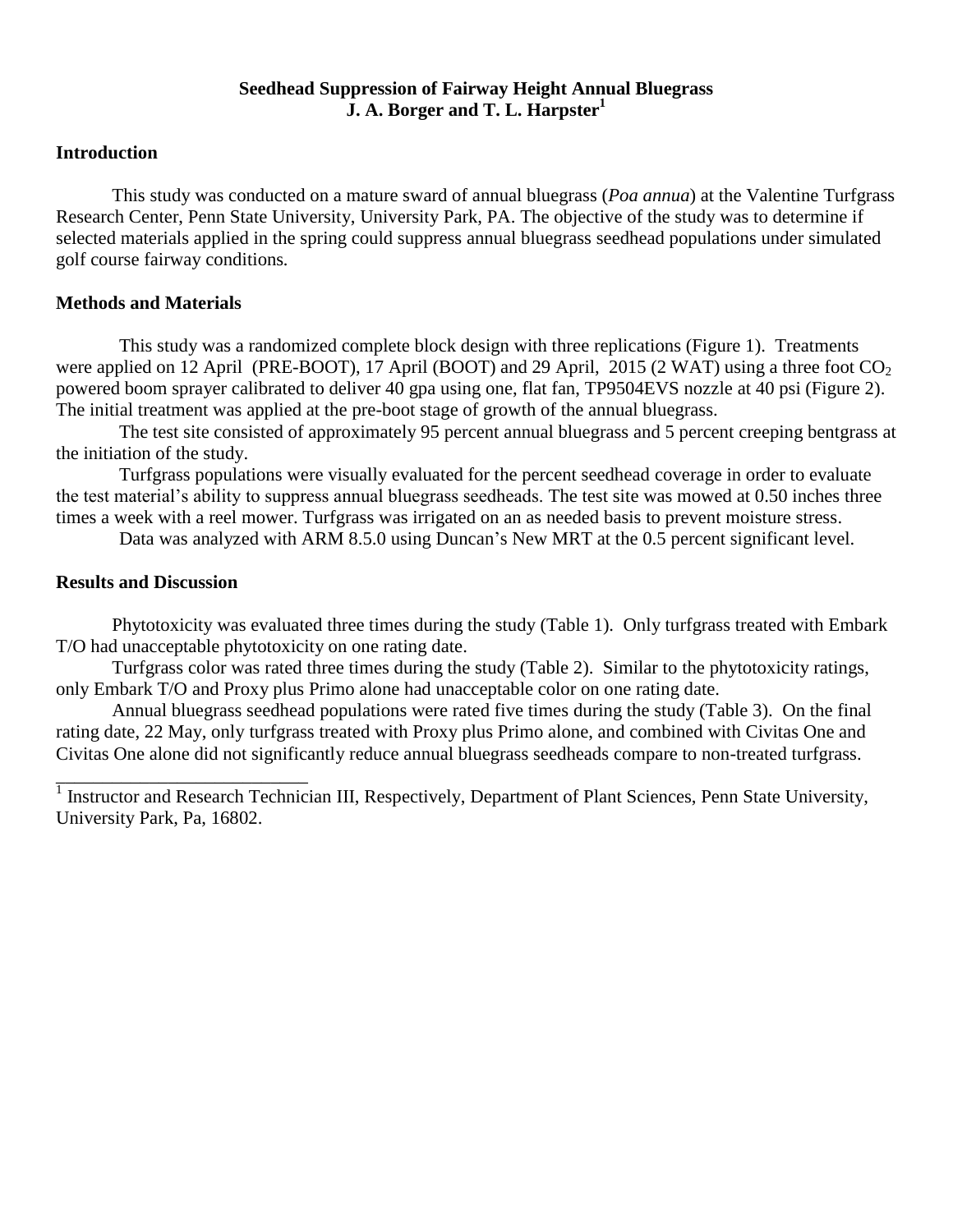| <b>Treatment</b>   | Rate         | <b>Timing</b>   | (------Phytotoxicity-----) |      |     |  |
|--------------------|--------------|-----------------|----------------------------|------|-----|--|
|                    | oz/M         |                 | 4/21                       | 4/26 | 5/1 |  |
| <b>CIVITAS ONE</b> | 17           | <b>BOOT</b>     | 1.0                        | 1.0  | 1.0 |  |
| CF-125             | 0.2          | <b>BOOT</b>     | 1.0                        | 1.0  | 1.0 |  |
| <b>CIVITAS ONE</b> | 17           | <b>BOOT</b>     | 1.0                        | 1.0  | 1.0 |  |
| CF-125             | 0.2          | <b>BOOT</b>     |                            |      |     |  |
| UNTREATED CHECK    |              |                 | 1.0                        | 1.0  | 1.0 |  |
| PRIMO MAXX         | 0.125        | PRE-BOOT / 2WAT | 1.0                        | 1.0  | 1.0 |  |
| <b>PROXXY</b>      | 5            | PRE-BOOT / 2WAT |                            |      |     |  |
| <b>CIVITAS ONE</b> | 8            | PRE-BOOT / 2WAT | 1.0                        | 1.0  | 1.0 |  |
| PRIMO MAXX         | 0.125        | PRE-BOOT / 2WAT |                            |      |     |  |
| <b>PROXXY</b>      | 5            | PRE-BOOT / 2WAT |                            |      |     |  |
| <b>CIVITAS ONE</b> | 8            | PRE-BOOT / 2WAT | 1.0                        | 1.0  | 1.0 |  |
| PRIMO MAXX         | 0.125        | PRE-BOOT / 2WAT |                            |      |     |  |
| <b>PROXXY</b>      | 5            | PRE-BOOT / 2WAT |                            |      |     |  |
| CF-125             | 0.2          | 2WAT            |                            |      |     |  |
| <b>CIVITAS ONE</b> | 8            | PRE-BOOT / 2WAT | 1.0                        | 1.0  | 1.0 |  |
| PRIMO MAXX         | 0.125        | PRE-BOOT / 2WAT |                            |      |     |  |
| <b>PROXXY</b>      | 5            | PRE-BOOT / 2WAT |                            |      |     |  |
| CF-125             | 0.2          | 2WAT            |                            |      |     |  |
| <b>MCPP</b>        | 0.125 LB AIA | 2WAT            |                            |      |     |  |
| <b>EMBARK T/O</b>  | 48 FL OZ/A   | <b>BOOT</b>     | 1.0                        | 4.0  | 2.0 |  |

**Table 1**. Evaluations of an annual bluegrass and creeping bentgrass mix at fairway height for phytotoxicity, where  $1 =$  no phytotoxicity,  $3 =$  acceptable, and  $10 =$  dead turf in 2014. Treatments were applied on April 12, 17 and 29, 2015.

**Table 2.** Color ratings taken on a scale of 0 to 10 where  $0 =$  brown turf,  $7 =$  acceptable, and 10  $=$  dark green of an annual bluegrass, creeping bentgrass simulated fairway in 2014. . Treatments were applied on April 12, 17 and 29, 2015.

| <b>Treatment</b>   | Rate         | <b>Timing</b>   | <b>-Color--</b> |      |      |  |
|--------------------|--------------|-----------------|-----------------|------|------|--|
|                    | oz/M         |                 | 4/26            | 5/12 | 5/21 |  |
| <b>CIVITAS ONE</b> | 17           | <b>BOOT</b>     | 9.0             | 8.7  | 7.3  |  |
| CF-125             | 0.2          | <b>BOOT</b>     | 7.7             | 8.0  | 7.3  |  |
| <b>CIVITAS ONE</b> | 17           | <b>BOOT</b>     |                 |      |      |  |
| $CF-125$           | 0.2          | <b>BOOT</b>     |                 |      |      |  |
| UNTREATED CHECK    |              | 8.0             | 8.3             | 7.3  |      |  |
| PRIMO MAXX         | 0.125        | PRE-BOOT / 2WAT | 7.7             | 6.3  | 7.7  |  |
| <b>PROXXY</b>      | 5            | PRE-BOOT / 2WAT |                 |      |      |  |
| <b>CIVITAS ONE</b> | 8            | PRE-BOOT / 2WAT | 8.3             | 9.0  | 9.0  |  |
| PRIMO MAXX         | 0.125        | PRE-BOOT / 2WAT |                 |      |      |  |
| <b>PROXXY</b>      | 5            | PRE-BOOT / 2WAT |                 |      |      |  |
| <b>CIVITAS ONE</b> | 8            | PRE-BOOT / 2WAT | 8.0             | 9.0  | 9.0  |  |
| PRIMO MAXX         | 0.125        | PRE-BOOT / 2WAT |                 |      |      |  |
| <b>PROXXY</b>      | 5            | PRE-BOOT / 2WAT |                 |      |      |  |
| $CF-125$           | 0.2          | 2WAT            |                 |      |      |  |
| <b>CIVITAS ONE</b> | 8            | PRE-BOOT / 2WAT | 8.3             | 8.7  | 8.0  |  |
| PRIMO MAXX         | 0.125        | PRE-BOOT / 2WAT |                 |      |      |  |
| <b>PROXXY</b>      | 5            | PRE-BOOT / 2WAT |                 |      |      |  |
| CF-125             | 0.2          | 2WAT            |                 |      |      |  |
| <b>MCPP</b>        | 0.125 LB AIA | 2WAT            |                 |      |      |  |
| <b>EMBARK T/O</b>  | 48 FL OZ/A   | <b>BOOT</b>     | 7.0             | 4.0  | 8.0  |  |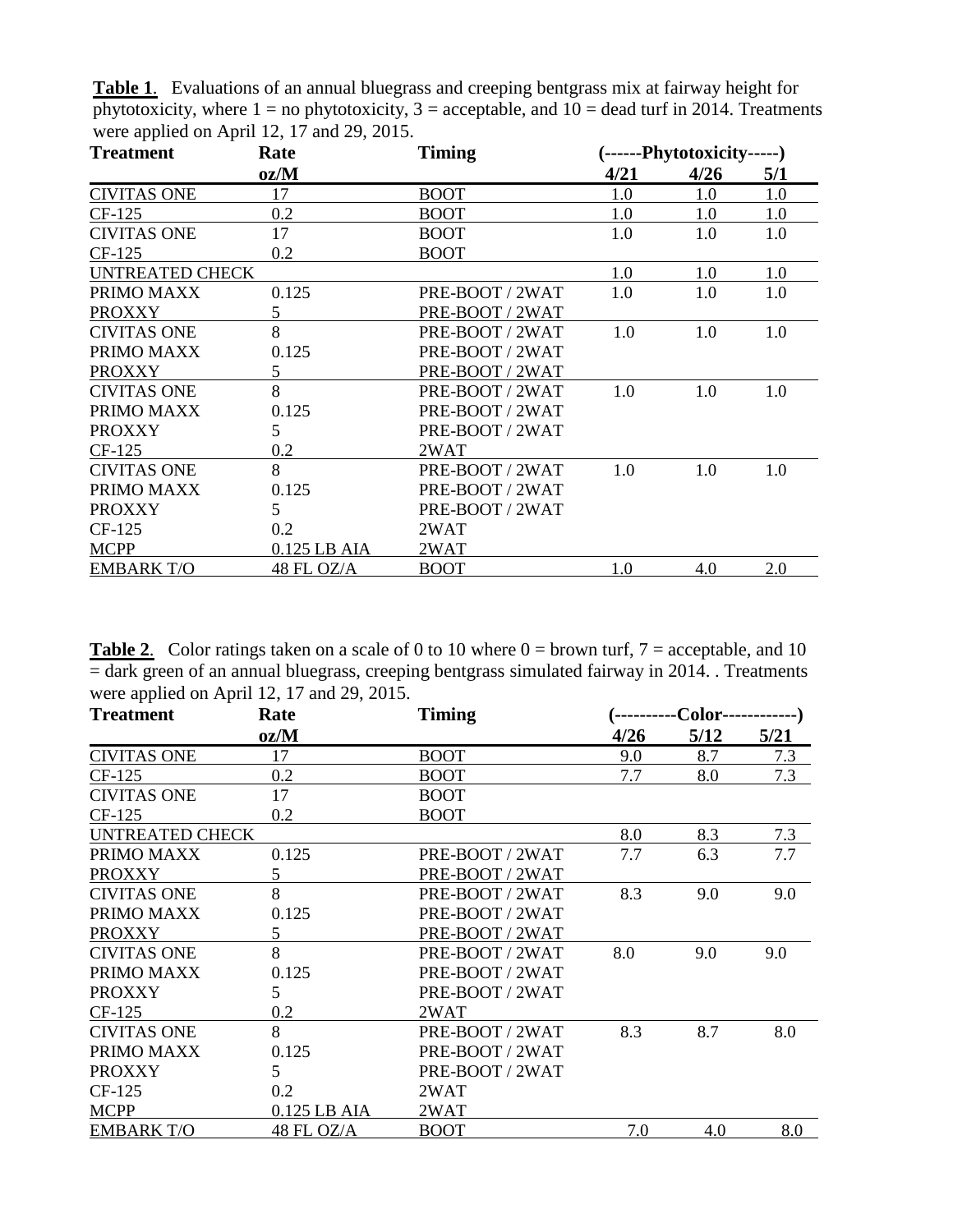| <b>Treatment</b>       | Rate            | <b>Timing</b>   | -% Seedhead Coverage <sup>1</sup> --<br>-------) |      |      |                   |         |
|------------------------|-----------------|-----------------|--------------------------------------------------|------|------|-------------------|---------|
|                        | oz/M            |                 | 4/21                                             | 4/26 | 5/1  | 5/15              | 5/22    |
| <b>CIVITAS ONE</b>     | 17              | <b>BOOT</b>     | 0.0a                                             | 0.0a | 0.0a | 83.3 a            | 61.7 a  |
| CF-125                 | 0.2             | <b>BOOT</b>     | 0.0a                                             | 0.0a | 0.0a | 86.7 a            | 28.3 bc |
| <b>CIVITAS ONE</b>     | 17              | <b>BOOT</b>     | 0.0a                                             | 0.0a | 0.0a | 90.0a             | 23.3c   |
| CF-125                 | 0.2             | <b>BOOT</b>     |                                                  |      |      |                   |         |
| <b>UNTREATED CHECK</b> |                 |                 | 0.0a                                             | 0.0a | 0.0a | 76.7 a            | 70.0a   |
| PRIMO MAXX             | 0.125           | PRE-BOOT / 2WAT | 0.0a                                             | 0.0a | 0.0a | 76.7 a            | 68.3 a  |
| <b>PROXXY</b>          | 5               | PRE-BOOT / 2WAT |                                                  |      |      |                   |         |
| <b>CIVITAS ONE</b>     | 8               | PRE-BOOT / 2WAT | 0.0a                                             | 0.0a | 0.0a | 40.0 <sub>b</sub> | 48.3 ab |
| PRIMO MAXX             | 0.125           | PRE-BOOT / 2WAT |                                                  |      |      |                   |         |
| <b>PROXXY</b>          | 5               | PRE-BOOT / 2WAT |                                                  |      |      |                   |         |
| <b>CIVITAS ONE</b>     | 8               | PRE-BOOT / 2WAT | 0.0a                                             | 0.0a | 0.0a | 36.7 <sub>b</sub> | 18.3c   |
| PRIMO MAXX             | 0.125           | PRE-BOOT / 2WAT |                                                  |      |      |                   |         |
| <b>PROXXY</b>          | $5\overline{)}$ | PRE-BOOT / 2WAT |                                                  |      |      |                   |         |
| CF-125                 | 0.2             | 2WAT            |                                                  |      |      |                   |         |
| <b>CIVITAS ONE</b>     | 8               | PRE-BOOT / 2WAT | 0.0a                                             | 0.0a | 0.0a | 55.0 b            | 23.3c   |
| PRIMO MAXX             | 0.125           | PRE-BOOT / 2WAT |                                                  |      |      |                   |         |
| <b>PROXXY</b>          | 5               | PRE-BOOT / 2WAT |                                                  |      |      |                   |         |
| CF-125                 | 0.2             | 2WAT            |                                                  |      |      |                   |         |
| <b>MCPP</b>            | 0.125 LB AIA    | 2WAT            |                                                  |      |      |                   |         |
| <b>EMBARK T/O</b>      | 48 FL OZ/A      | <b>BOOT</b>     | 0.0a                                             | 0.0a | 0.0a | 3.7c              | 8.3 c   |

**Table 3**. Annual bluegrass seedhead coverage ratings of an annual bluegrass, creeping bentgrass simulated fairway taken in 2014. . Treatments were applied on April 12, 17 and 29, 2015.

1 - Means followed by same letter do not significantly differ (P=0.05, Duncan's New MRT)